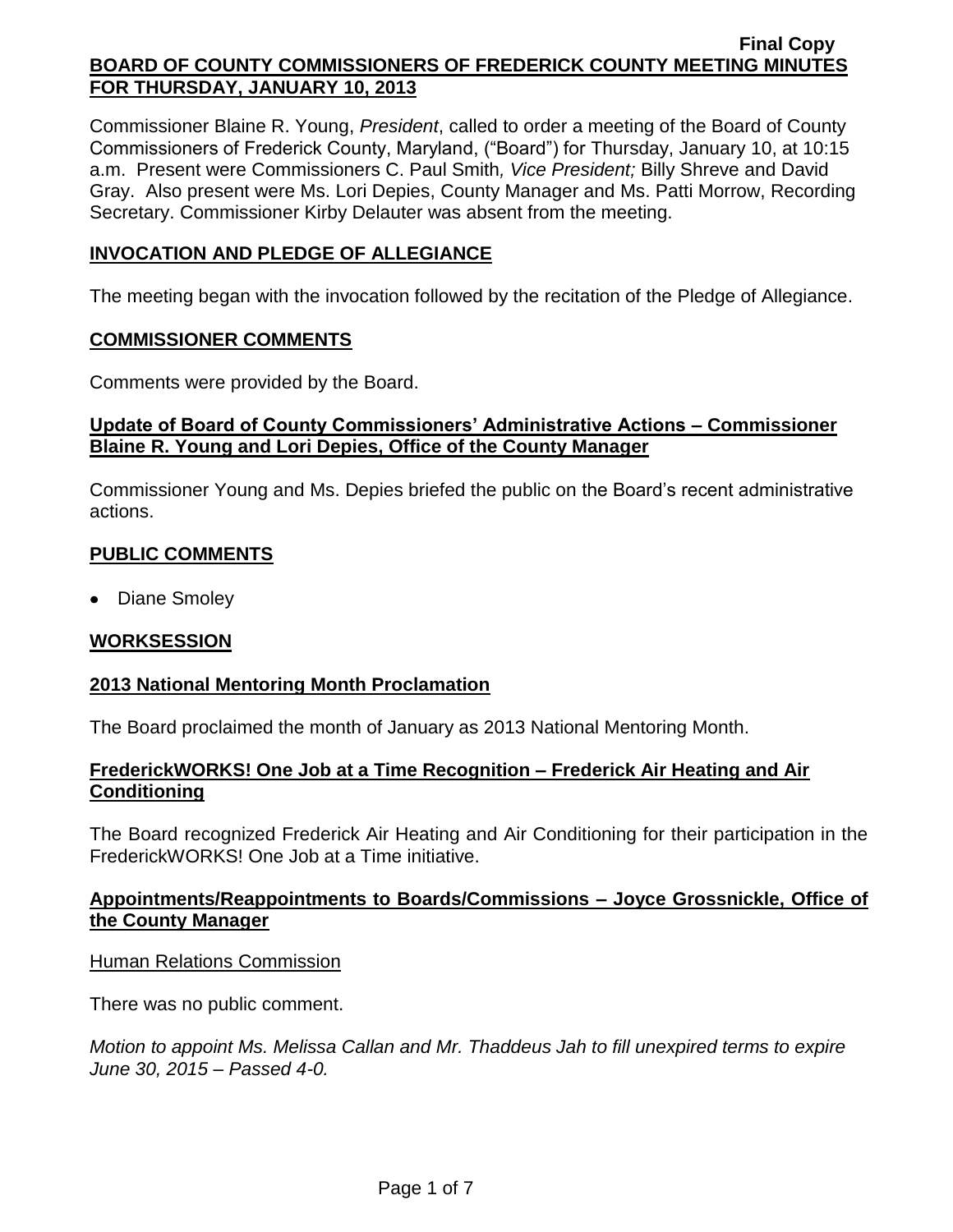| <b>COMMISSIONERS</b> | <b>MOTION</b> | <b>SECOND</b> | <b>YES</b> | <b>NO</b> | <b>ABSTAIN</b> | <b>NOT PRESENT</b> |
|----------------------|---------------|---------------|------------|-----------|----------------|--------------------|
| Young                |               |               |            |           |                |                    |
| <b>Smith</b>         |               |               |            |           |                |                    |
| <b>Shreve</b>        |               |               |            |           |                |                    |
| Gray                 |               |               |            |           |                |                    |
| <b>Delauter</b>      |               |               |            |           |                |                    |

Defined Contribution Plans Committee

There was no public comment.

*Motion to reappoint Ms. Diane Hoffman to serve a term to expire June 30, 2014, and Mr. Chuck Nipe to serve a term to expire June 30, 2015 – Passed 4-0.*

| <b>COMMISSIONERS</b> | <b>MOTION</b> | <b>SECOND</b> | <b>YES</b> | <b>NO</b> | <b>ABSTAIN</b> | <b>NOT PRESENT</b> |
|----------------------|---------------|---------------|------------|-----------|----------------|--------------------|
| Young                |               |               |            |           |                |                    |
| <b>Smith</b>         |               |               | Λ          |           |                |                    |
| <b>Shreve</b>        |               | "             | ^          |           |                |                    |
| Gray                 |               |               | Λ          |           |                |                    |
| <b>Delauter</b>      |               |               |            |           |                | Λ                  |

### **CONSENT AGENDA**

The following item was removed from the consent agenda:

• FY 2014 Rideshare Grant Application

The following items remained on the consent agenda:

- Purchasing Memo #13-086 Rescind Award Recommendation, Bid #13-CP-02, Miscellaneous Bridge Painting
- #BT-13-094, Citizens Care and Rehabilitation Center
- #BT-13-095, Citizens Care and Rehabilitation Center
- Bureau of Justice Assistance Grant (BJAG) to Aid in Compliance with Prison Rape Elimination Act (PREA)

*Motion to approve the consent agenda as amended - Passed 4-0.*

| <b>COMMISSIONERS</b> | <b>MOTION</b> | <b>SECOND</b> | <b>YES</b> | <b>NO</b> | <b>ABSTAIN</b> | <b>NOT PRESENT</b>         |
|----------------------|---------------|---------------|------------|-----------|----------------|----------------------------|
| Young                |               |               |            |           |                |                            |
| <b>Smith</b>         |               | ^             |            |           |                |                            |
| <b>Shreve</b>        |               |               |            |           |                |                            |
| Gray                 |               |               |            |           |                |                            |
| <b>Delauter</b>      |               |               |            |           |                | $\boldsymbol{\mathcal{L}}$ |

(Commissioner Young passed the gavel to Commissioner Smith and left the table.)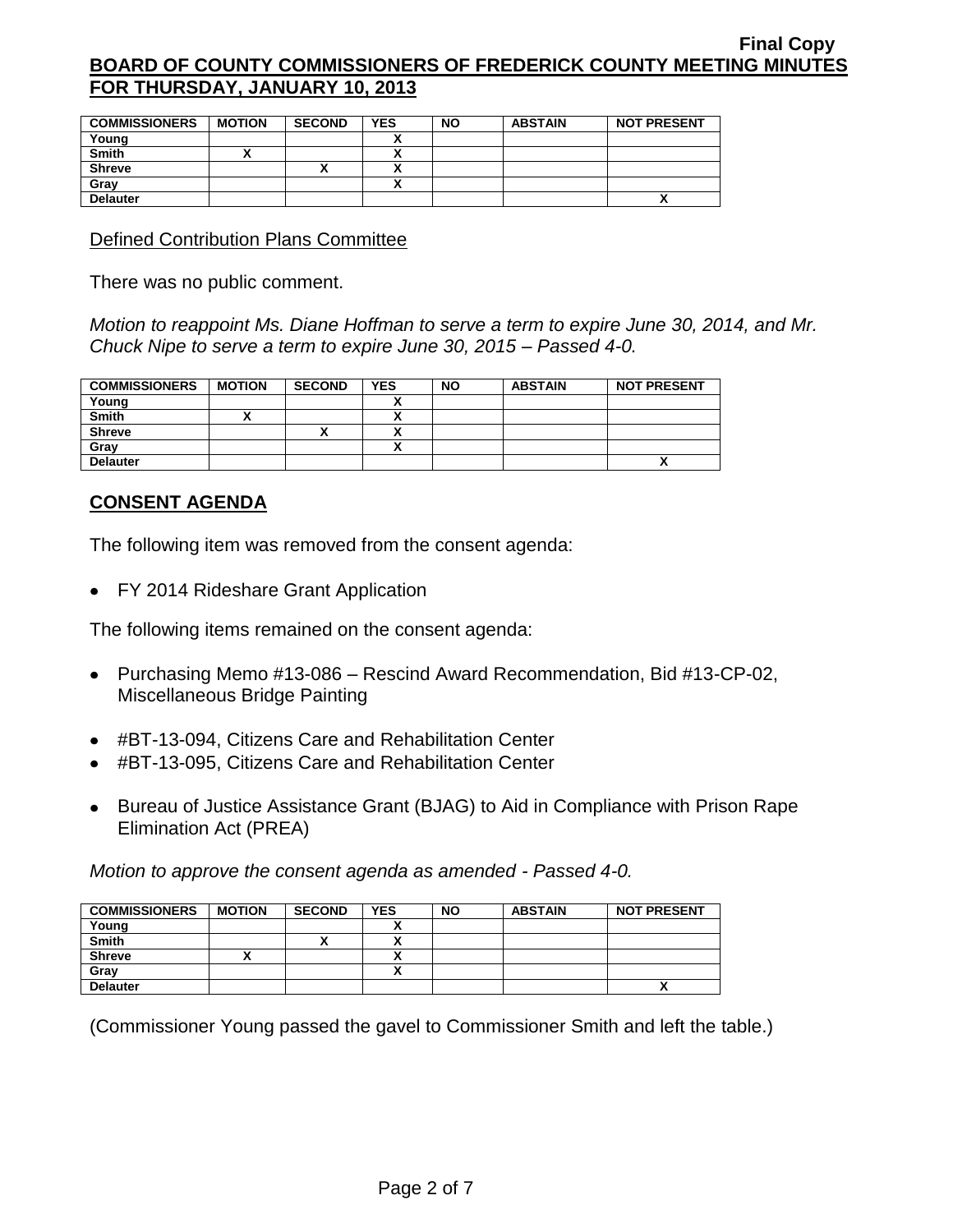FY 2014 Rideshare Grant Application

*Motion to approve the grant application – Passed 2-1.*

| <b>COMMISSIONERS</b> | <b>MOTION</b> | <b>SECOND</b> | <b>YES</b> | <b>NO</b> | <b>ABSTAIN</b> | <b>NOT PRESENT</b> |
|----------------------|---------------|---------------|------------|-----------|----------------|--------------------|
| Young                |               |               |            |           |                |                    |
| <b>Smith</b>         |               | ́             |            |           |                |                    |
| <b>Shreve</b>        |               |               |            |           |                |                    |
| Gray                 |               |               |            |           |                |                    |
| <b>Delauter</b>      |               |               |            |           |                | ^                  |

(Commissioner Young returned and Commissioner Smith passed the gavel back to him.)

## **PUBLIC HEARING**

Agricultural Preservation Easement Applications – Anne Bradley, Community Development Division

A public hearing was held, as duly advertized, on the 16 applications for the FY 2013 Installment Purchase Program (IPP) easement acquisition program.

Ms. Bradley noted staff had received 28 applications on approximately 3,990 acres but due to limited funding, the Board voted to move forward the 16 applications to public hearing.

Public comment was heard from:

James Hyatt

*Motion to approve the staff recommendation: approve the top 16-ranked applications and request the applicants submit bids for their easement value; parcels with no further subdivision rights would be limited to \$1,000 per acre; and terms for the FY 2013 IPP easements would be limited to 20-year terms – Passed 4-0.*

| <b>COMMISSIONERS</b> | <b>MOTION</b> | <b>SECOND</b> | <b>YES</b> | <b>NO</b> | <b>ABSTAIN</b> | <b>NOT PRESENT</b> |
|----------------------|---------------|---------------|------------|-----------|----------------|--------------------|
| Young                |               |               |            |           |                |                    |
| <b>Smith</b>         |               | ↗             |            |           |                |                    |
| <b>Shreve</b>        |               |               |            |           |                |                    |
| Grav                 |               |               |            |           |                |                    |
| <b>Delauter</b>      |               |               |            |           |                | $\mathbf{v}$       |

# **AGENDA BRIEFING**

Commissioner Young noted the Board would hold public hearings on Thursday, January 17 at 10:00 a.m. regarding an amendment to the list of exempt employees and 2012 changes to the standard details for water mains, sanitary sewers and related structures.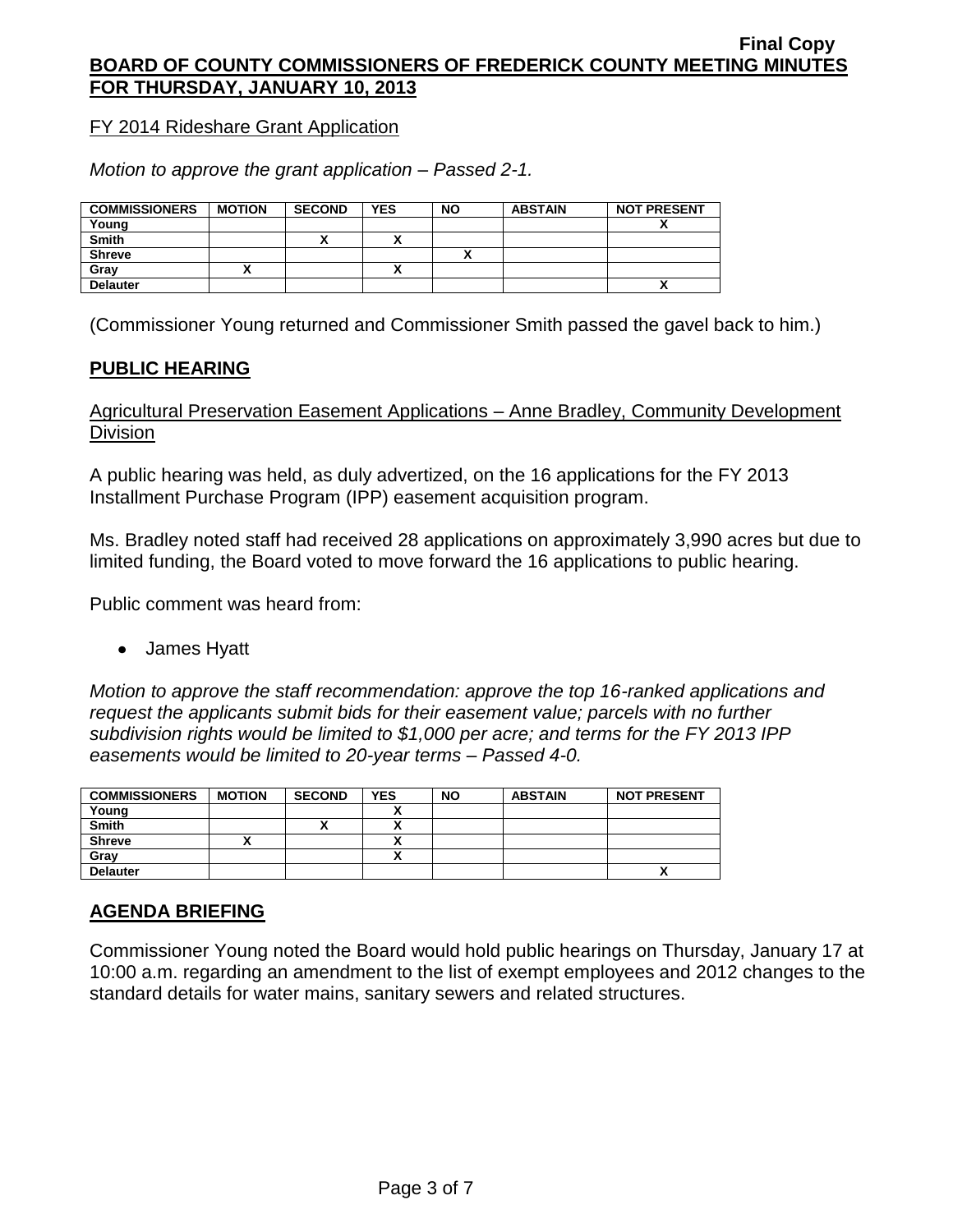#### **WORKSESSION**

## **Critical Farms Program – Blickenstaff Request – Anne Bradley, Community Development Division**

Ms. Bradley presented the request from Mr. Blickenstaff to pay back the Critical Farms Program funds in order to release approximately 16 acres of his property for the development of four (4) lots; convey 60 acres to an adjacent landowner to be held in a permanent easement; and agree to a county held permanent easement on approximately 45 acres with the exception of two (2) acres for a child's lot (allowed in original terms).

Mr. Michael Chomel commented on the Agricultural Preservation Advisory Board's (APAB) recommendation.

Mr. Brian Blickenstaff commented on his request.

*Motion to approve the request noting the circumstances were highly unique as expressed by the Agricultural Preservation Advisory Board; and dedicate the Sumantown Road right-of-way along the entire property's road frontage as requested by Mr. Tom Meunier, Public Works Division – Passed 3-1.*

| <b>COMMISSIONERS</b> | <b>MOTION</b> | <b>SECOND</b> | <b>YES</b>               | <b>NO</b> | <b>ABSTAIN</b> | <b>NOT PRESENT</b> |
|----------------------|---------------|---------------|--------------------------|-----------|----------------|--------------------|
| Young                |               |               |                          |           |                |                    |
| <b>Smith</b>         |               |               | v                        |           |                |                    |
| <b>Shreve</b>        |               |               |                          |           |                |                    |
| Gray                 |               | $\mathbf{v}$  | $\overline{\phantom{a}}$ |           |                |                    |
| <b>Delauter</b>      |               |               |                          |           |                |                    |

Commissioner Shreve directed staff to have the APAB review the Critical Farms Program.

### **Town of New Market "Express Approval" Request for Application of Municipal Zoning – Tim Goodfellow, Community Development Division**

Mr. Goodfellow presented the requests regarding proposed annexations in the Town of New Market.

Mayor Winslow Burhans, III, commented on the proposed annexations.

#### Delaplaine Property

There was no public comment.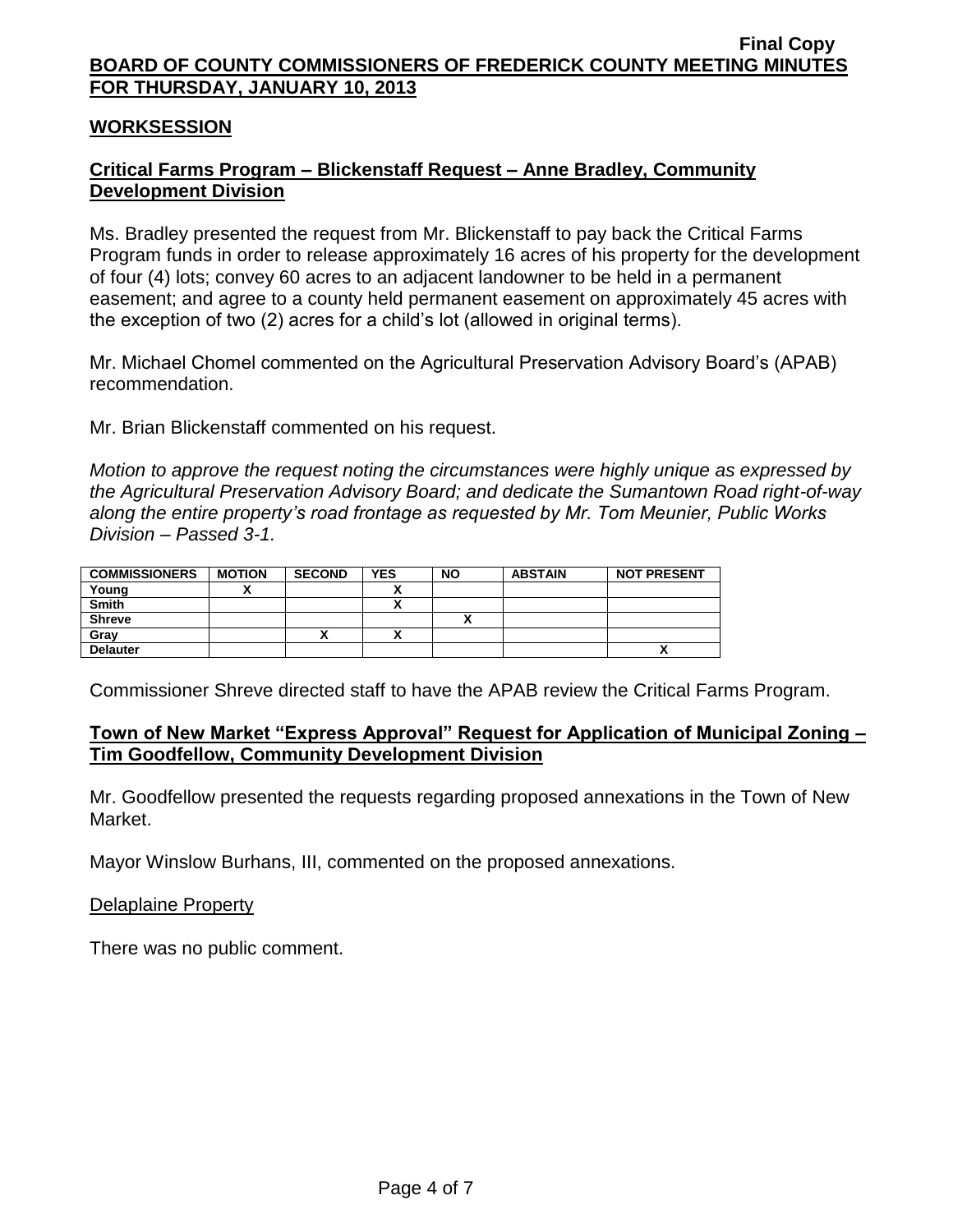*Motion to find the allowable land use and density between the Town of New Market's Economic Development Flex Zone and the county's Agricultural Zone are substantially different, and grant the express approval for development on the subject properties to proceed within five years of the effective date of the municipal annexation – Passed 3-1.*

| <b>COMMISSIONERS</b> | <b>MOTION</b> | <b>SECOND</b> | <b>YES</b> | <b>NO</b> | <b>ABSTAIN</b> | <b>NOT PRESENT</b> |
|----------------------|---------------|---------------|------------|-----------|----------------|--------------------|
| Young                |               |               |            |           |                |                    |
| <b>Smith</b>         |               |               |            |           |                |                    |
| <b>Shreve</b>        |               |               |            |           |                |                    |
| Grav                 |               |               |            |           |                |                    |
| <b>Delauter</b>      |               |               |            |           |                | Δ                  |

#### Smith / Cline Properties

There was no public comment.

*Motion to find the allowable land use and density between the Town of New Market's R-2 Zone and the county's Agricultural Zone are substantially different, and grant the express*  approval for development on the subject properties to proceed within five years of the effective *date of the municipal annexation – Passed 3-1.*

| <b>COMMISSIONERS</b> | <b>MOTION</b> | <b>SECOND</b> | <b>YES</b>               | <b>NO</b>    | <b>ABSTAIN</b> | <b>NOT PRESENT</b> |
|----------------------|---------------|---------------|--------------------------|--------------|----------------|--------------------|
| Young                |               |               | ,,                       |              |                |                    |
| <b>Smith</b>         |               |               | ,,                       |              |                |                    |
| <b>Shreve</b>        |               |               | $\overline{\phantom{a}}$ |              |                |                    |
| Gray                 |               |               |                          | $\mathbf{r}$ |                |                    |
| <b>Delauter</b>      |               |               |                          |              |                | Λ                  |

# **ADMINISTRATIVE BUSINESS**

### **Approval of Board of County Commissioners' Meeting Minutes**

The minutes for Thursday, November 29 (Administrative Function), Thursday, December 6, Friday, December 7, Thursday, December 13, Tuesday, December 18 and Thursday, December 20, 2012, were approved by unanimous consent.

### **Bid Awards – Diane George, Finance Division**

Purchasing Memo #13-078 - Development of the Challenge Live Interactive Website for the Green Homes Challenge Program

Purchasing Memo #13-086 – Meal Preparation for Meals on Wheels (Sole Source Contract to Homewood at Crumland Farms)

*Motion to approve Purchasing Memo #13-078 and #13-086 – Passed 4-0.*

| <b>COMMISSIONERS</b> | <b>MOTION</b> | <b>SECOND</b> | <b>YES</b> | <b>NO</b> | <b>ABSTAIN</b> | <b>NOT PRESENT</b> |
|----------------------|---------------|---------------|------------|-----------|----------------|--------------------|
| Young                |               |               |            |           |                |                    |
| <b>Smith</b>         |               | ,,            |            |           |                |                    |
| <b>Shreve</b>        |               |               |            |           |                |                    |
| Gray                 |               |               |            |           |                |                    |
| <b>Delauter</b>      |               |               |            |           |                |                    |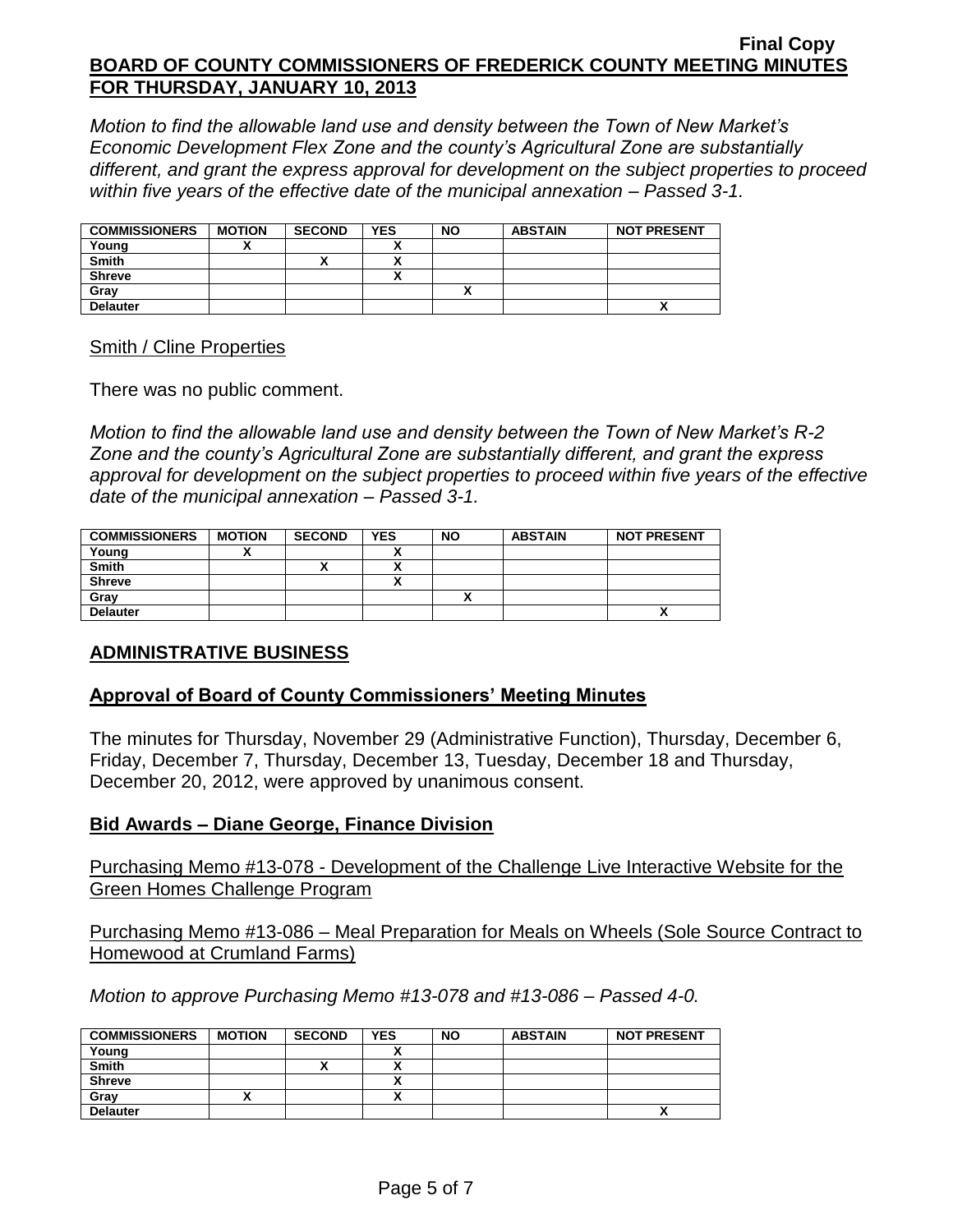## **Release of Third Quarter Library Funding – Darrell Batson, Frederick County Public Libraries**

Mr. Batson commented on the library material purchased recently.

*Motion to approve the release of the third quarter funds in order for library staff to order more materials – Passed 4-0.*

| <b>COMMISSIONERS</b> | <b>MOTION</b> | <b>SECOND</b> | <b>YES</b> | <b>NO</b> | <b>ABSTAIN</b> | <b>NOT PRESENT</b> |
|----------------------|---------------|---------------|------------|-----------|----------------|--------------------|
| Young                |               |               |            |           |                |                    |
| <b>Smith</b>         |               |               |            |           |                |                    |
| <b>Shreve</b>        |               |               |            |           |                |                    |
| Gray                 |               | Λ             |            |           |                |                    |
| <b>Delauter</b>      |               |               |            |           |                | ^                  |

### **Debt Affordability Analysis and Other Capital Improvements Program (CIP) Related Revenues – Kelly Weaver, Finance Division**

Ms. Weaver noted that the analysis was performed to identify how much funding should be recommended to come from debt proceeds; and other revenue sources are based on current trends.

*Motion to accept the revenue projections related to the development of the FY 2014 – 2019 CIP, as presented – Passed 4-0.*

| <b>COMMISSIONERS</b> | <b>MOTION</b> | <b>SECOND</b> | <b>YES</b> | <b>NO</b> | <b>ABSTAIN</b> | <b>NOT PRESENT</b> |
|----------------------|---------------|---------------|------------|-----------|----------------|--------------------|
| Young                |               |               |            |           |                |                    |
| <b>Smith</b>         |               |               |            |           |                |                    |
| <b>Shreve</b>        |               |               | ~          |           |                |                    |
| Gray                 |               | $\mathbf{v}$  | ~          |           |                |                    |
| <b>Delauter</b>      |               |               |            |           |                | ↗                  |

### **Frederick County Government Strategic Plan FY 2011 – 2015 – Lori Depies, Office of the County Manager**

Ms. Depies presented the status report regarding the progress being made toward each goal and objective by the division directors for the period covering August 2011 – December 1, 2012.

*No action was taken, as this item was informational.*

### **COMMISSIONER COMMENTS**

Commissioner Shreve requested the following regarding the Critical Farms Program ("Program"): request the Agricultural Preservation Advisory Board comment on amending their policy to include the Blickenstaff amendment and the possible elimination of the Program; and staff to present explanation on how the Program is funded.

Commissioner Smith commented on remarks made at the recent Maryland Association of Counties conference regarding the economy in Maryland.

Commissioner Gray commented on agricultural preservation.